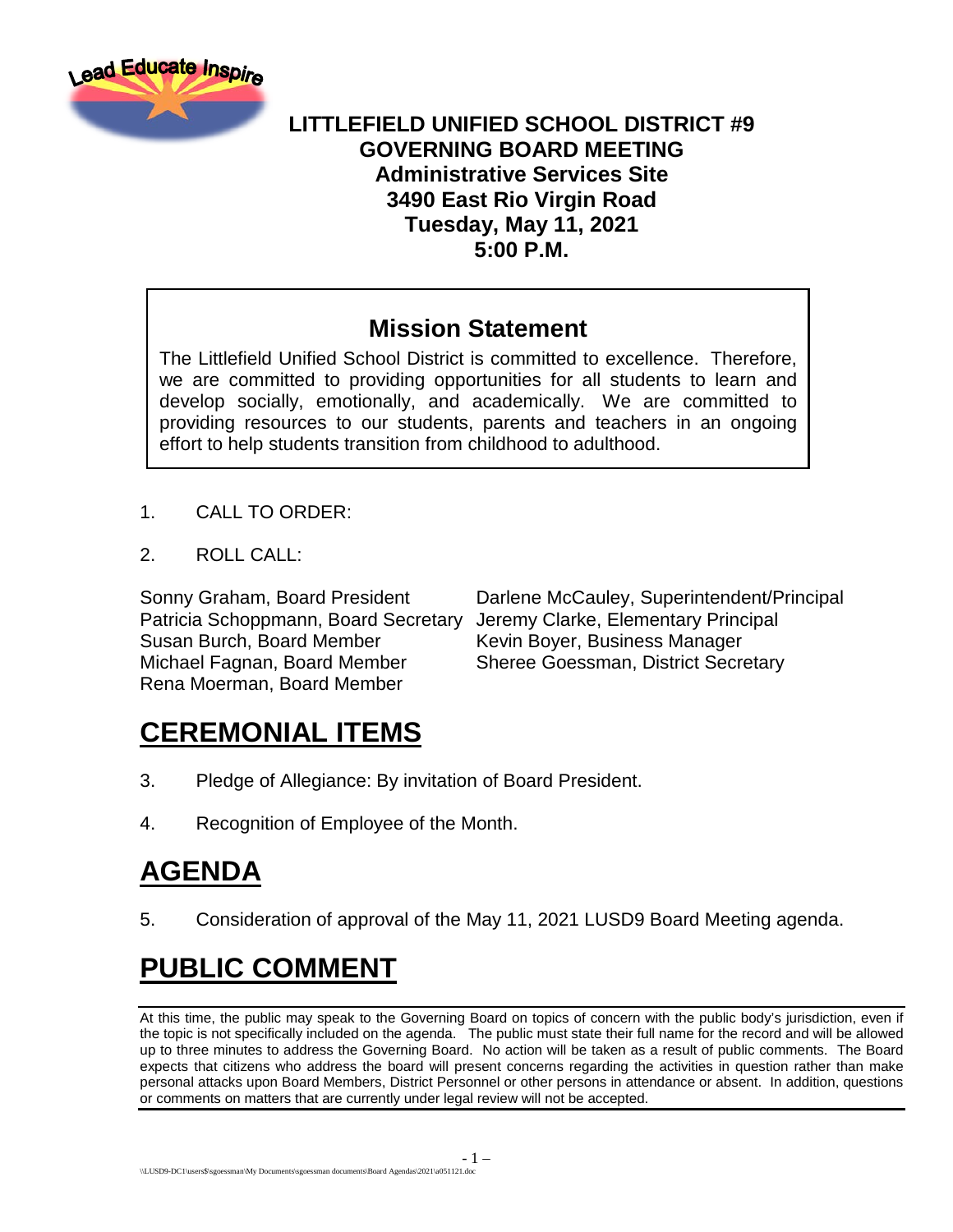

6. Public Comment.

## **INFORMATION AND DISCUSSION:**

- 7. Mr. Boyer, Business Manager.
	- a. Student Activity Balance.
	- b. Food Service Financial.
	- c. Other
- 8. Jeremy Clarke, Elementary Principal
	- a. Upcoming Events:
		- i. May 11, 2021 PreK & Kinder round-up: 9:00 a.m.- 1:00 p.m.
		- ii. May 12, 2021  $6<sup>th</sup>$  Grade Splitting Out Party
		- iii. May 13, 2021 Awards Assembly
		- iv. May 14, 2021 Extracurricular Friday No School
		- v. May 20, 2021 Virgin River Bowling
		- vi. May 24, 2021 End of Year Celebration Field Day
		- vii. May 25, 2021 Racket Smacket
		- viii. May 26, 2021 Last Day of School
	- b. School Update.
	- c. Other
- 9. Mrs. McCauley, Superintendent/Principal
	- a. Upcoming Events:
		- i. May 10, 2021 Senior Trip/Fiesta Fun
		- ii. May 13, 2021 Wax Museum (12:30 pm/2:00 pm)
		- iii. May 14, 2021 Extracurricular Friday No School
		- iv. May 15, 2021 Senior Dinner / Casablanca (6:00 pm)
		- v. May 17, 2021 Battle of the Grades (Field Day) (12:30 pm/2:00 pm)
		- vi. May 18, 2021 Diamond Back 6 Graders (11:30 am/1:30 pm)
		- vii. May 21, 2021  $7<sup>th</sup>$  Period Final Exam
		- viii. May 21, 2021 Academic Awards,  $7<sup>th</sup>$  through 11<sup>th</sup> grade (1:20 pm/2:00 pm)
			- ix. May 24, 2021 Final Exams/Early Release (12:30 pm)
			- x. May 25, 2021 Final Exams/Early Release (12:30 pm)
		- xi. May 26, 2021 Final Exams/Early Release (11:20 pm)
		- xii. May 26, 2021 Graduation (5:00 pm)
	- b. School Update.
	- c. SB 1165 Senate Bill 1165 temporarily removes the statutory mandate for performance evaluations. Districts still have the authority to undertake the evaluations if they so choose.
	- d. Other.
- 10. Board Reports.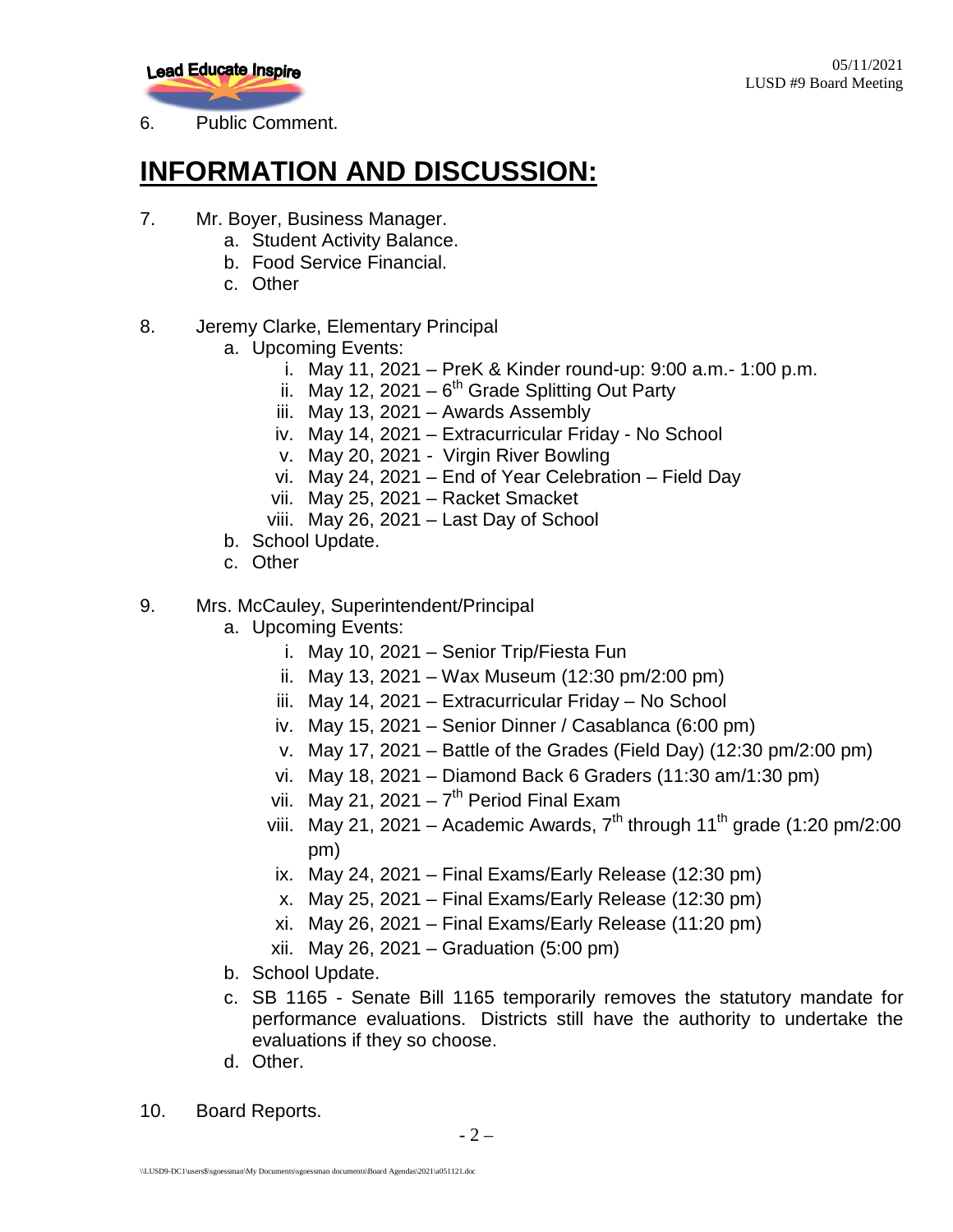

## **CONSENT AGENDA**

Approval of Routine Orders of Business. Documentation concerning the matters on the Consent Agenda may be reviewed at the Littlefield Unified School District Office, located at 3490 East Rio Virgin Road, Beaver Dam, Arizona. Any Board Member may request an item be pulled off the agenda for further discussion.

- 11. Consideration of approval of the April 8, 2021 Governing Board Meeting Minutes and the May 4, 2021 Special Governing Board Meeting Minutes.
- 12. Consideration of approval of Vouchers and Stipends:
	- a. LUSD9 Payroll Vouchers: 22/2122 and 23/2123.
	- b. LUSD9 Vouchers: 1019 and 1020.
	- c. Stipends

(Members of the public may view the content of the vouchers 24 hours prior to the board meeting in the district office.)

13. Consideration of the following staff resignations/terminations:

| <b>Name</b>          | <b>Position Location</b> | <b>Last Day</b> |
|----------------------|--------------------------|-----------------|
| Lauri Adamson        | <b>School Aide</b>       | 04/29/2021      |
| <b>Melody Carlin</b> | Custodian                | 05/11/2021      |
| Michael Leach        | Asst. Baseball Coach     | 04/26/2021      |
| Sonia Zaldana        | Custodian                | 05/07/2021      |

14. Consideration of approval of FY 2020/2021 Certified and Classified Personnel, Substitute Personnel, and Coaches per the attached list, including the following:

| <b>Name</b>   | <b>Position</b>                | <b>Effective</b><br>Date |
|---------------|--------------------------------|--------------------------|
| Sara Sandoval | <b>Classified Substitute</b>   | 05/06/2021               |
| Sonia Zaldana | <b>Food Service Substitute</b> | 05/10/2021               |

#### **ACTION ITEMS AND/OR DISCUSSION**

- 15. Presentation and approval of FY 2019/2020 Audited Financial Statements.
- 16. Consideration of approval of donations received by the District per Policy KCD.
	- a) Sunshiners \$250 scholarship
	- b) Jyll Okelberry & Yoga Bliss \$500 scholarship
	- c) Rotary Club of Mesquite, Nevada (5) \$1,000 scholarships
	- d) Susan Burch \$200 for Elementary cow bells